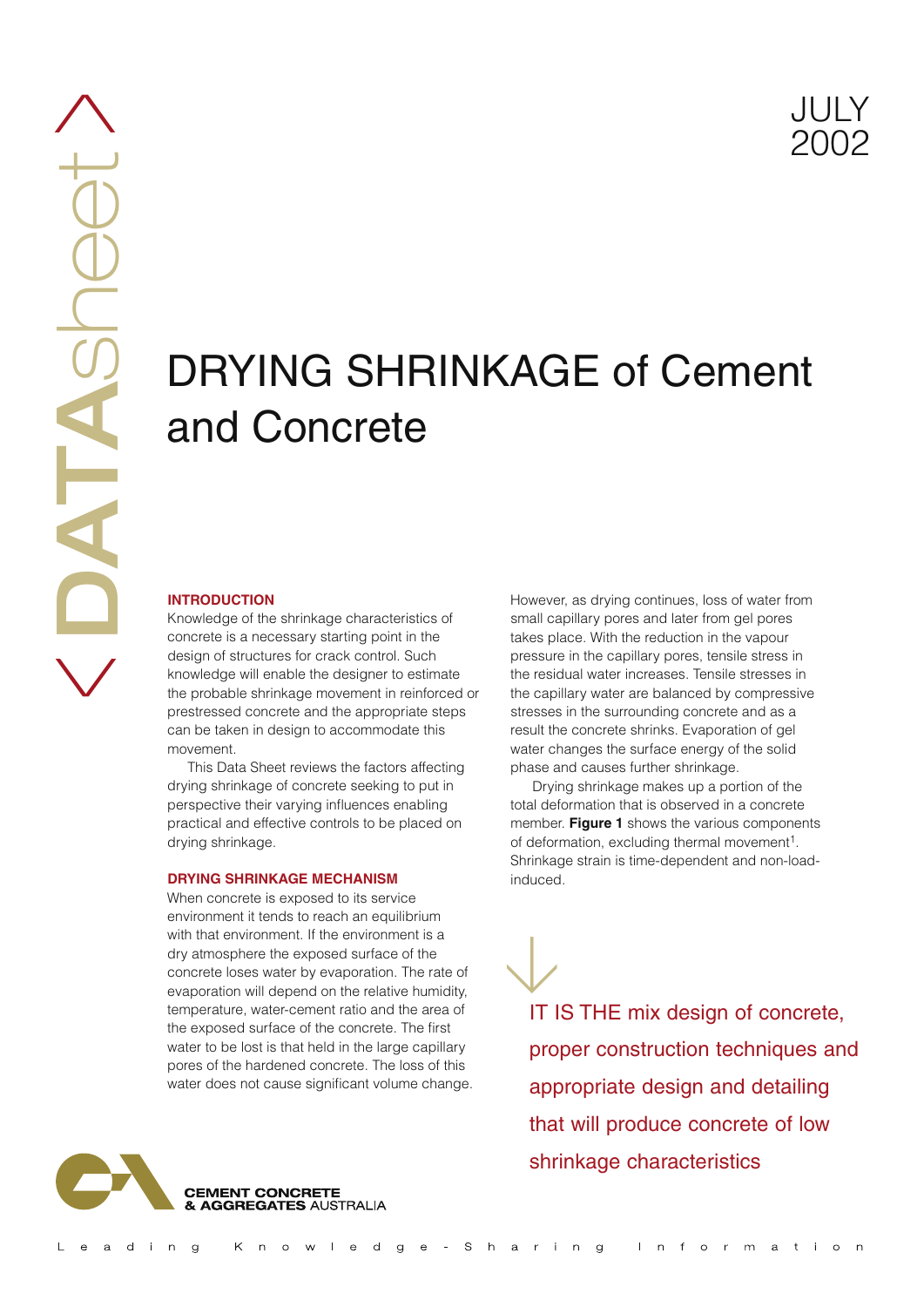

**Figure 1** Various components of deformation



**Figure 2** Concrete initially dried and then subjected to cycles of drying and wetting



**Figure 3** Factors affecting drying shrinkage

If the environment is wet or moist, the flow of moisture will be from the environment to the concrete, the result being a volume increase or swelling. A schematic description of volume changes in concrete due to alternate cycles of drying and wetting is shown in **Figure 2**1. The greatest shrinkage movement occurs on first drying. A considerable part of this shrinkage is irreversible, that is it cannot be recovered on subsequent wetting.

# **FactorS aFFecting drying Shrinkage**

Since drying shrinkage is related to moisture loss from the concrete, it is influenced by external factors that affect drying and also internal factors related to the concrete and its constituents **Figure 3**.

## **External Factors**

The external factors affecting loss of moisture from concrete are ambient conditions, and size and shape of the concrete member.

**Ambient conditions** Air temperature, relative humidity and wind velocity will affect the loss of moisture from the concrete surface. Reference 2 discusses how any combination of these factors affects the evaporation rate. Different ambient conditions on opposite sides of a member result in differential drying out, hence differential shrinkage with the possible consequence of warping.

When all other factors are equal, the typical effect of varying relative humidity on the drying shrinkage of concrete is shown in **Figure 4**3.

In summary, higher drying shrinkage is to be expected with rise in ambient temperature, with decrease in relative humidity, with increase in air movement around the concrete, and with increase in the length of time for which concrete is subjected to drying conditions.



**Figure 4** Effect of relative humidity on drying shrinkage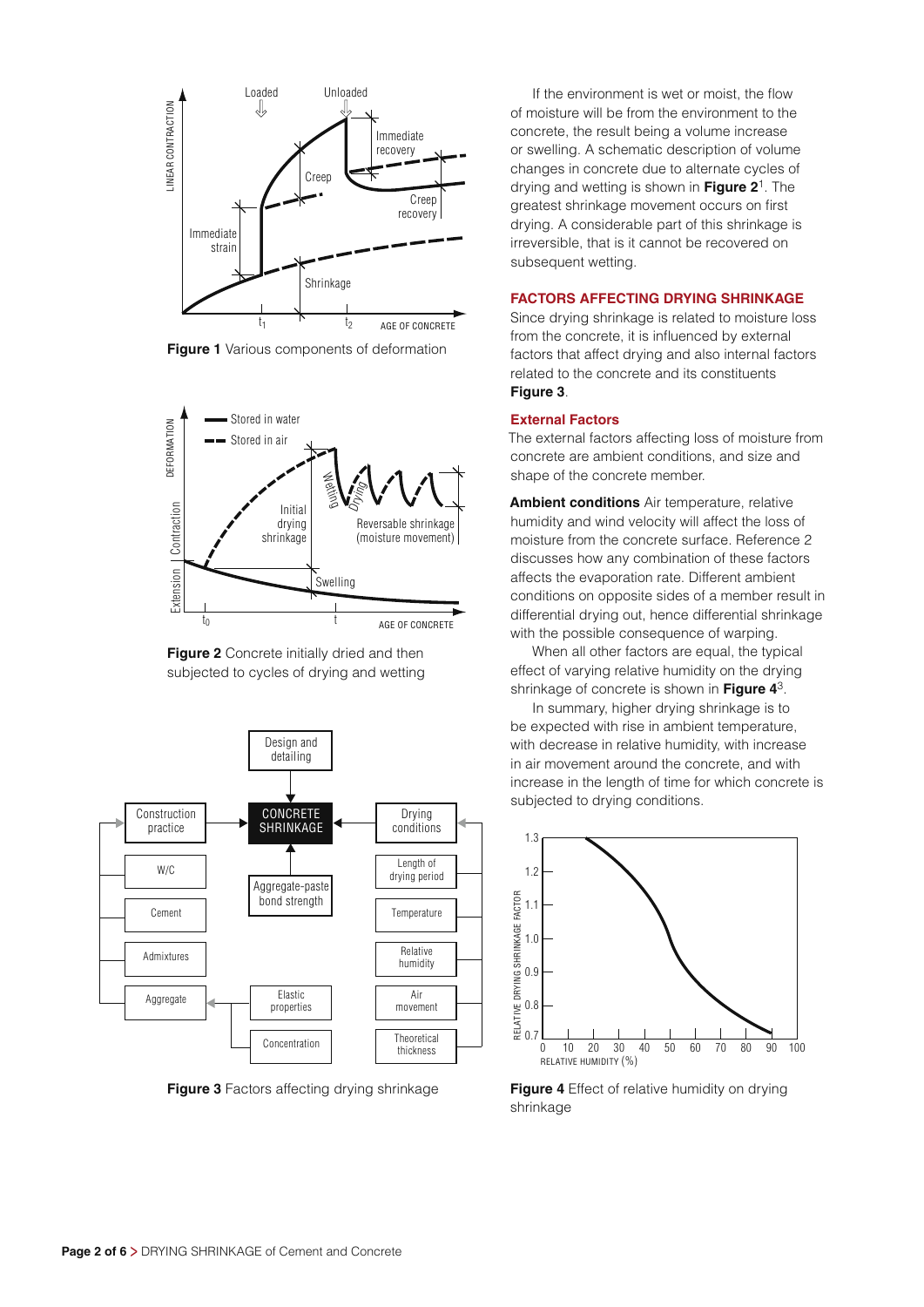**Member geometry** Large, thick concrete members dry out more slowly than small, thin ones. As a result, for the same drying period, shrinkage of large-size members is lower than the smaller-size ones which can dry out to their cores more quickly.

The effect of concrete member geometry on drying shrinkage is represented in most codes and standards by its 'theoretical thickness' or hypothetical thickness which is defined as twice the area of the cross-section of the concrete member divided by the exposed perimeter of the cross-section. It follows that a higher theoretical thickness will be associated with a lower drying shrinkage.

#### **Internal Factors**

The internal factors affecting drying shrinkage of concrete are those related to its constituents: cements, aggregates, admixtures; concrete mix design; water-cement ratio and water content; aggregate properties and volume fraction; and those related to the construction of the concrete: placing, compaction and curing.

**Cements** Although it is generally concluded that the composition of cement can affect drying shrinkage the effect is not completely determined. The  $C<sub>3</sub>A$  and alkali content have been observed to have a dominant effect<sup>4</sup>. In turn, the effect of  $C_2A$ and alkali content on shrinkage is influenced by the gypsum content of the cement, ie shrinkage of cements of the same  $C<sub>3</sub>A$  content differs for different gypsum contents<sup>5</sup>.

As a result, for many years, some major specifications in Australia have been specifying the chemical composition of cement as a means of controlling shrinkage of concretes to be used in structures, such as road pavements and bridges. An example of the chemical limits included in those specifications is a maximum  $C<sub>3</sub>A$  content of 7% and a minimum  $SO<sub>3</sub>$  content of 1.8%. It was recognised, however, that there are other cements outside these specifications which have performed well in low shrinkage concrete applications. This has led to the development of a cement characterised in terms of its shrinkage performance 'Shrinkage Limited Cement, Type SL'. Engineers/specifiers should not be concerned with the complex details of cement chemistry as it is the final performance that is important.

A reliable test method and associated performance criteria are required to characterise cement in terms of its shrinkage performance. Based on an extensive investigation by the cement industry under the auspice of the Australian Standards Committee BD/10, a standard test method for measuring the drying shrinkage of cement mortar has been established and is published as AS 2350.13. A maximum limit for drying shrinkage at 28 days is set at 750 microstrain for Type SL cement. This maximum

limit takes into account not only the performance of the cement but also the precision of the test method. The precision of the test method is such that the difference between two test results for 28-day drying shrinkage obtained in two different but experienced laboratories, under conditions of reproducibility, is expected to be up to 150 microstrain. So, for a cement to comply with the maximum limit of 750 microstrain a typical average result should be around 600 microstrain. This maximum limit also implies that it must not be exceeded by a single result.

It should be pointed out that the use of Type SL cement alone will not guarantee the production of low shrinkage concrete. As outlined in this article other factors are involved which should be considered as they may outweigh the effect of cement on the drying shrinkage of the concrete.

**Aggregates** Aggregates have a restraining effect on shrinkage. This effect is illustrated in **Figure 5**. However, the restraining effect varies and reports both from Australia and overseas show that some types of aggregate, if they shrink more than the paste, increase concrete shrinkage significantly <sup>6-8</sup>. This work shows that there is a reasonably direct relationship between the shrinkage of an aggregate and its absorption capacity. That is, good quality, low shrinkage aggregates are usually characterised by low absorption. If the aggregate shrinks less than the paste then the aggregate restrains shrinkage and the shrinkage of the concrete will decrease with increase of the aggregate volume fraction. The effect of aggregate volume fraction on drying shrinkage is shown in **Figure 6**9. Both **Figures 5 and 6** illustrate the substantial restraining effect of aggregates on the drying shrinkage of the paste. As can be seen, shrinkage of concrete may be only 20% of that of the cement paste.



**Figure 5** Comparative drying shrinkage of concrete, mortar and neat cement paste at 50% relative humidity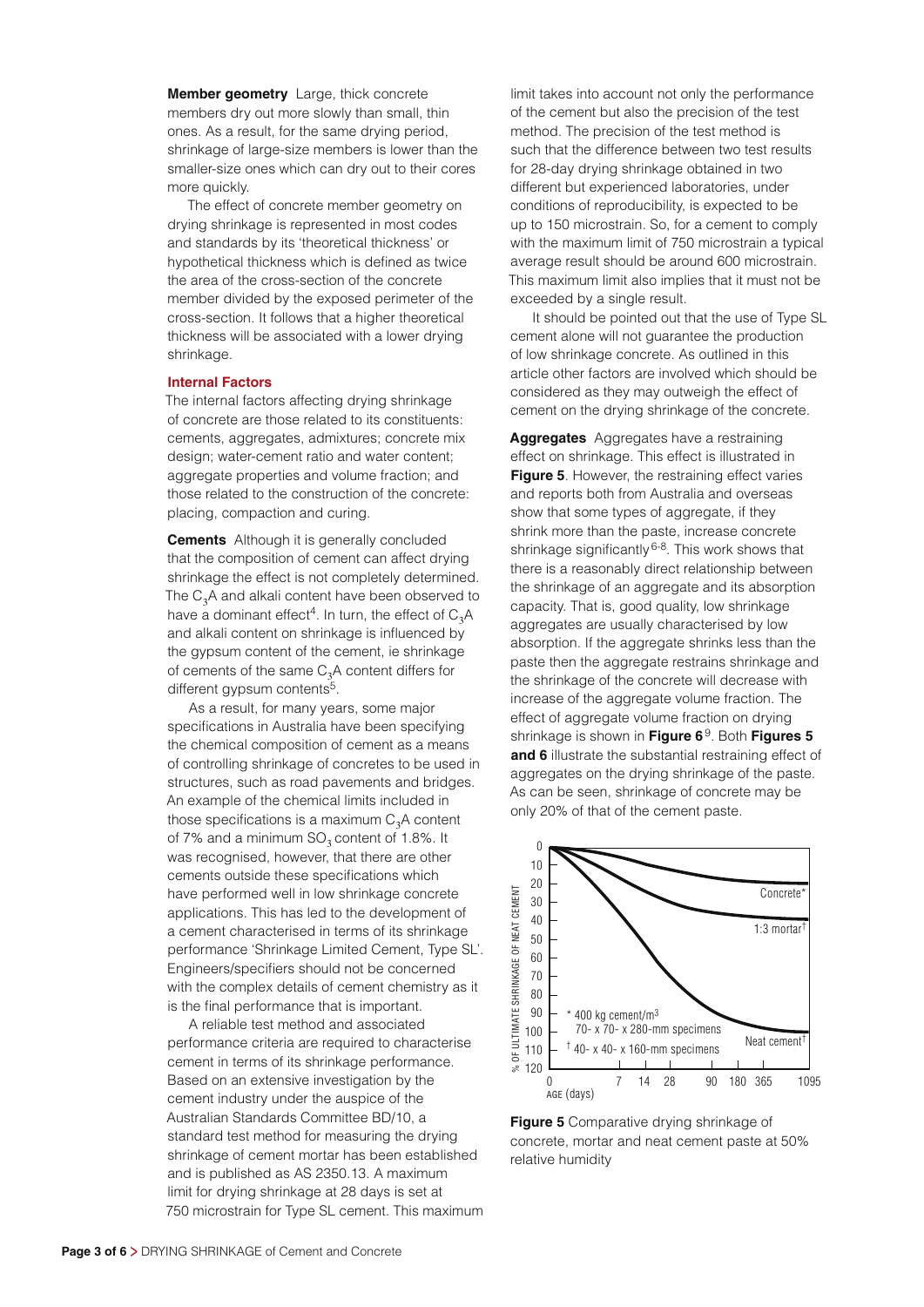

**Figure 6** Effect of aggregate volume concentration on shrinkage

s = shrinkage of concrete  $s_n$  = shrinkage of paste

Other aggregate properties such as grading, maximum size, shape and texture affect drying shrinkage indirectly. In practice variations in any of these properties can lead to a change in the water demand and/or paste content and their effect on drying shrinkage is only measurable in terms of the changes they cause to the concrete mix.

Aggregates can be contaminated by other materials such as silt, clay, coal, wood or organic matter. Most of these materials do not restrain shrinkage and in fact can increase it, especially in the case of clay which absorbs moisture and shrinks considerably on drying out. AS 2758.1 *Concrete Aggregates* specifies maximum limits for these materials. Most of these contaminating materials can be removed by washing the aggregate.

In summary, hard, dense aggregates with low absorption and high modulus of elasticity are important for the production of concrete of low drying shrinkage.

The effect of aggregate on restraining the drying shrinkage of concrete is governed by:

- The volume fraction of the aggregate
- $\blacksquare$  The modulus of elasticity of the aggregate
- $\blacksquare$  The shrinkage of the aggregate upon drying.

**Admixtures** There are many types of admixtures available for incorporation in concrete to achieve/ enhance certain properties or to achieve economy or both. Generally, admixtures affect shrinkage of the concrete to a varying degree depending on their formulation, their interaction with the cement, their interaction with other admixtures in the mix, and on the variations or adjustments they bring about in the proportions of the concrete mix. A detailed discussion of the effect of various admixtures can be found elsewhere<sup>10,11</sup>. It is well established that admixtures containing calcium chloride can increase the drying shrinkage of concrete.

**Water content** The drying shrinkage of concrete increases with increasing its water content. The variation in shrinkage with water content may be explained by the difference in types of water lost at the various stages of drying mentioned earlier. It is also associated with the modulus of elasticity of the concrete. Concrete of high water content (and high water-cement ratio) has a lower strength and lower modulus of elasticity and hence has a greater tendency to shrinkage. The effect of watercement ratio on drying shrinkage is illustrated in **Figure 7**12. As can be noted, at ages beyond 28 days, higher water-cement ratios lead to significant increase in drying shrinkage.

It has been advocated that high cement content always leads to higher drying shrinkage. This is not strictly correct as can be illustrated in **Figure 8**13 which shows that high performance/ high strength concrete which is characterised by high cement content, low water content (hence low water-cement ratio) and good quality aggregate could have low shrinkage characteristics.



**Figure 7** Effect of water-cement ratio on shrinkage of cement pastes



**Figure 8** Drying shrinkage of HSC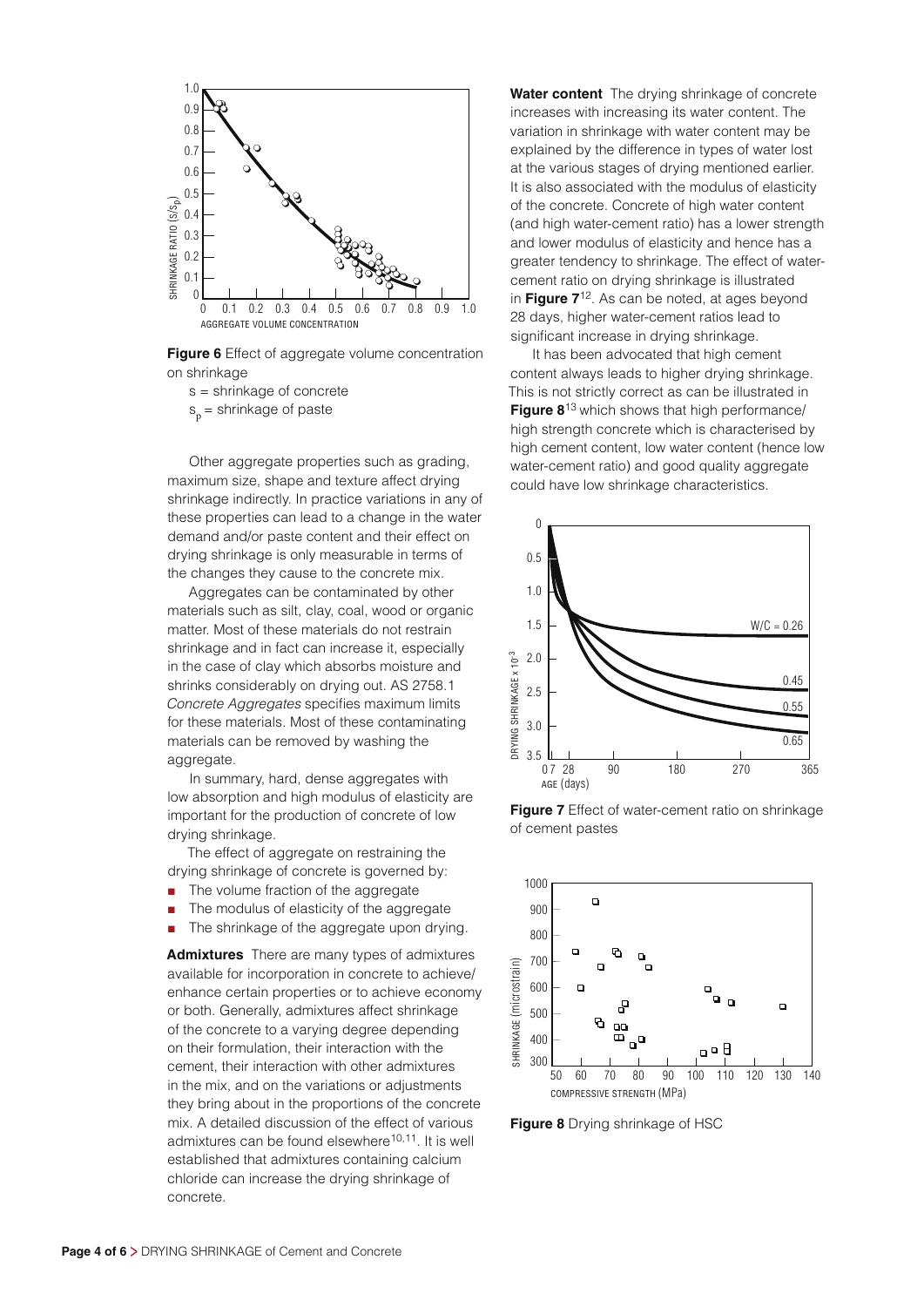**Construction practice** Concrete placing, compaction and curing are important factors in minimising the magnitude of drying shrinkage. Adding further water on site during placing of concrete to restore slump or to aid with final finishing will increase the drying shrinkage of concrete.

Proper compaction and curing are required to produce dense concrete of reduced capillaries and/or with discontinuous capillaries, resulting in reduced loss of moisture from the concrete and reduced drying shrinkage. Applying appropriate curing measures immediately after finishing the concrete will prevent drying of the concrete surface especially in hot weather conditions.

## **reducing concrete drying Shrinkage**

Some of the measures that can be taken to reduce the drying shrinkage of concrete include:

- $\Box$  Use the minimum water content (consistent with placing and finishing requirements).
- Use highest possible volume fraction of good quality aggregate and maximum possible aggregate size.
- Use Shrinkage Limited Cement (Type SL) where available.
- Do not use admixtures known to increase drying shrinkage, eg those containing calcium chloride.
- **n** Ensure concrete is properly placed, compacted and cured.

## **drying Shrinkage crackS**

Drying shrinkage is not a problem if the concrete is free to move. If the concrete is restrained in any way, drying shrinkage will introduce tensile stresses which if they exceed the tensile strength of the concrete, will cause the concrete to crack. Reducing drying shrinkage will not necessarily prevent cracking which is also influenced by the restraint and the design and detailing of the concrete element.

Shrinkage cracks, as opposed to flexural cracks, are parallel sided and in the case of slabs usually extend right through the slab thickness. Such cracks can cause water penetration/leakage and ultimately impair the durability of the concrete element.

Therefore, control of cracking due to drying shrinkage is important and requires appropriate design and detailing of the concrete element.

**Adequate reinforcement** Where cracking occurs, the spacing and width of shrinkage cracks depend upon the percentage of reinforcement in the restrained concrete and the bond characteristics of the reinforcement. The provision and location of adequate reinforcement to distribute the tensile stress caused by drying shrinkage is particularly important in slabs-onground and similar applications where

reinforcement may not be required for structural reasons. AS 3600 gives minimum percentages of primary and secondary reinforcement to control cracking due to drying shrinkage and thermal stresses in reinforced concrete slabs, depending on the degree of restraint.

Whilst reinforcement resists tensile stresses in restrained concrete and helps prevent the formation of large cracks, it does not completely prevent cracking, but ensures that the cracks, as they occur, are more closely spaced and of a smaller width. In properly designed reinforced concrete, they will be invisible to the naked eye.

**Joints** The provision and location of contraction joints permit movement as a result of drying shrinkage. Unreinforced concrete will tend to develop larger cracks at irregular intervals wherever the tensile strength of the concrete is exceeded by the stresses induced by drying shrinkage. To prevent such cracks, contraction joints should be installed at appropriate intervals. It may also be more economical to install contraction joints in reinforced concrete than to rely on reinforcement to control shrinkage stresses. The location of contraction joints is a matter for the designer but normally they will be situated where the greatest concentration of stresses due to drying shrinkage are to be expected: at openings; at sudden changes in cross-section; in long walls; and in large areas of concrete pavement where they are used to divide the concrete into approximately square bays.

#### **concLuSion**

The importance of the many influences on concrete shrinkage cannot be too highly emphasised, including concrete constituents, construction practices, ambient conditions, geometry and design and detailing of the concrete element.

Whilst the influence of cement is important, obviously it is not the only influence. Indeed in most situations other factors will have an equal, if not over-riding influence. It is the mix design of concrete, proper construction techniques and appropriate design and detailing that will produce concrete of low shrinkage characteristics.

## **references**

- 1 *Fulton's Concrete Technology, Seventh (revised) edition* edited by B J Addis, Portland Cement Institute, South Africa, 1994.
- 2 ACI Committee 308 *Standard Practice for Curing Concrete* ACI Manual of Concrete Practice, Part 2, 2001.
- 3 Blakey, F A, *Influence of Creep and Shrinkage on Structural Behaviour* Constructional Review, November 1963, pp 15–21.